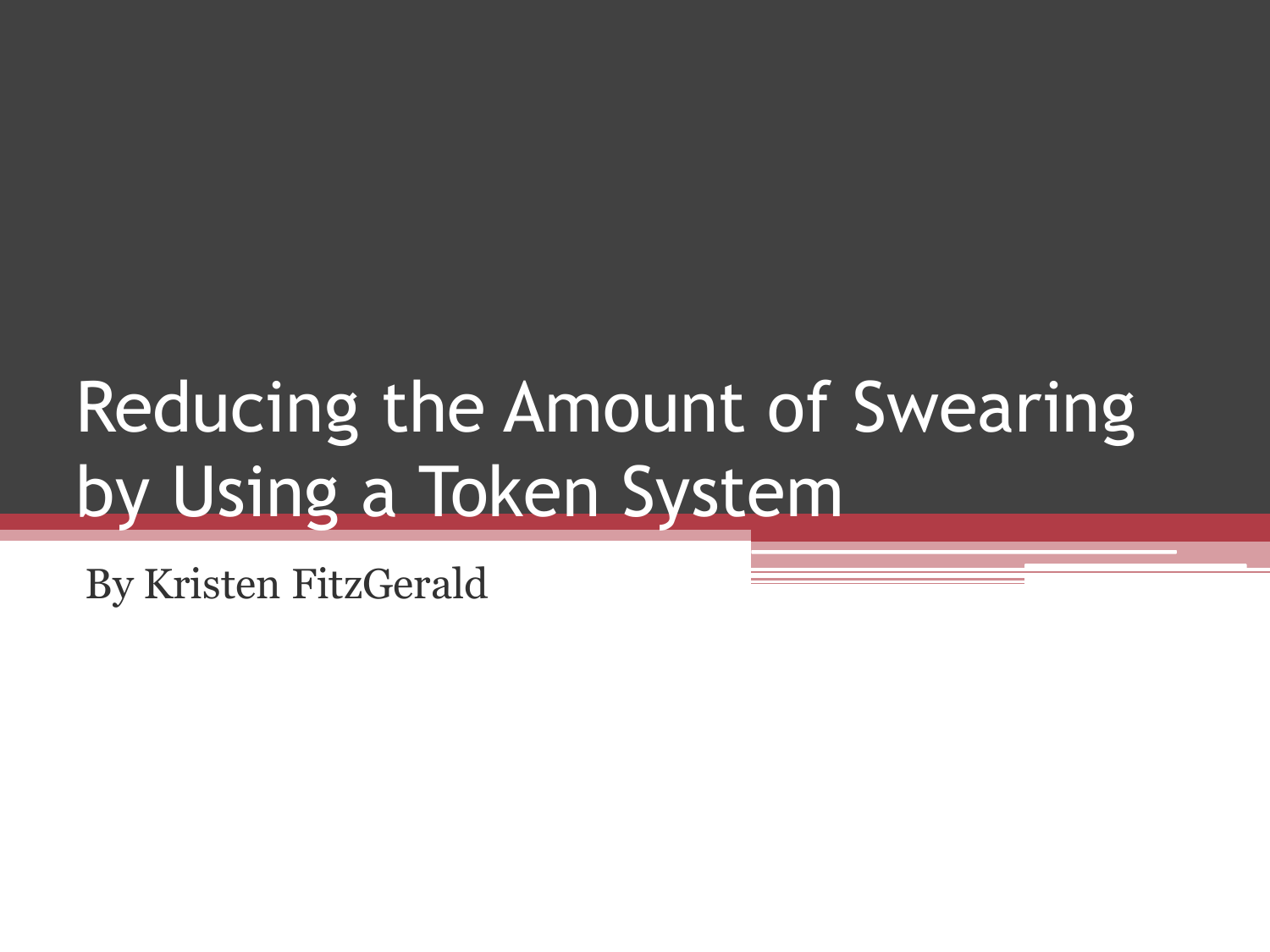# Background/Purpose of Study

- This study attempted to decrease the amount of times the participant swears using the F-word by using a token system
- This was a problem behavior worth changing because cursing is not professional behavior.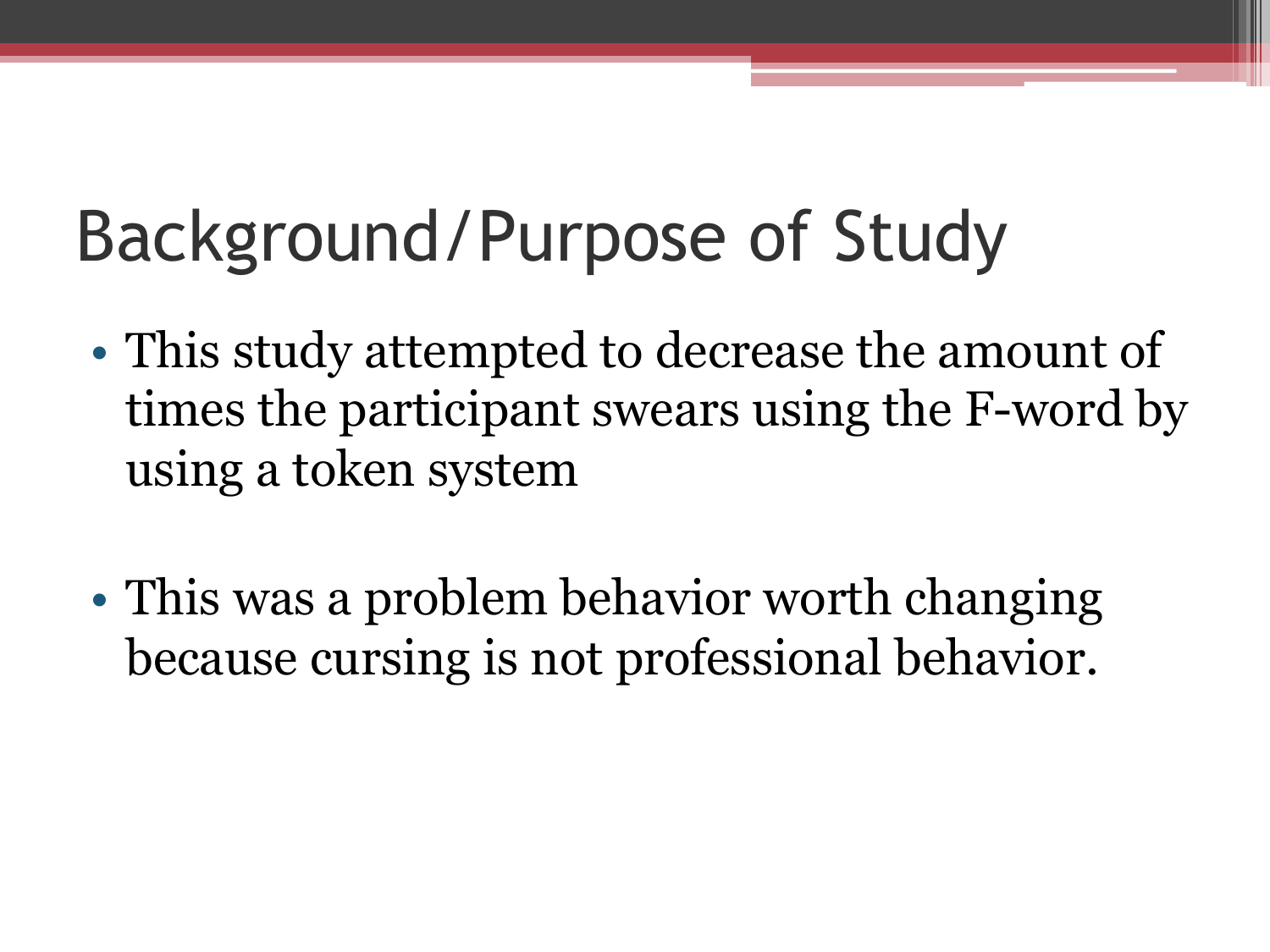## Participant

- The participant chosen for this study was a 21 year old female college student
- The participant volunteered herself for the study
- The participant's swearing consisted of saying the F-word in social settings.
- The participant used the F-word at least 15 times a day in social settings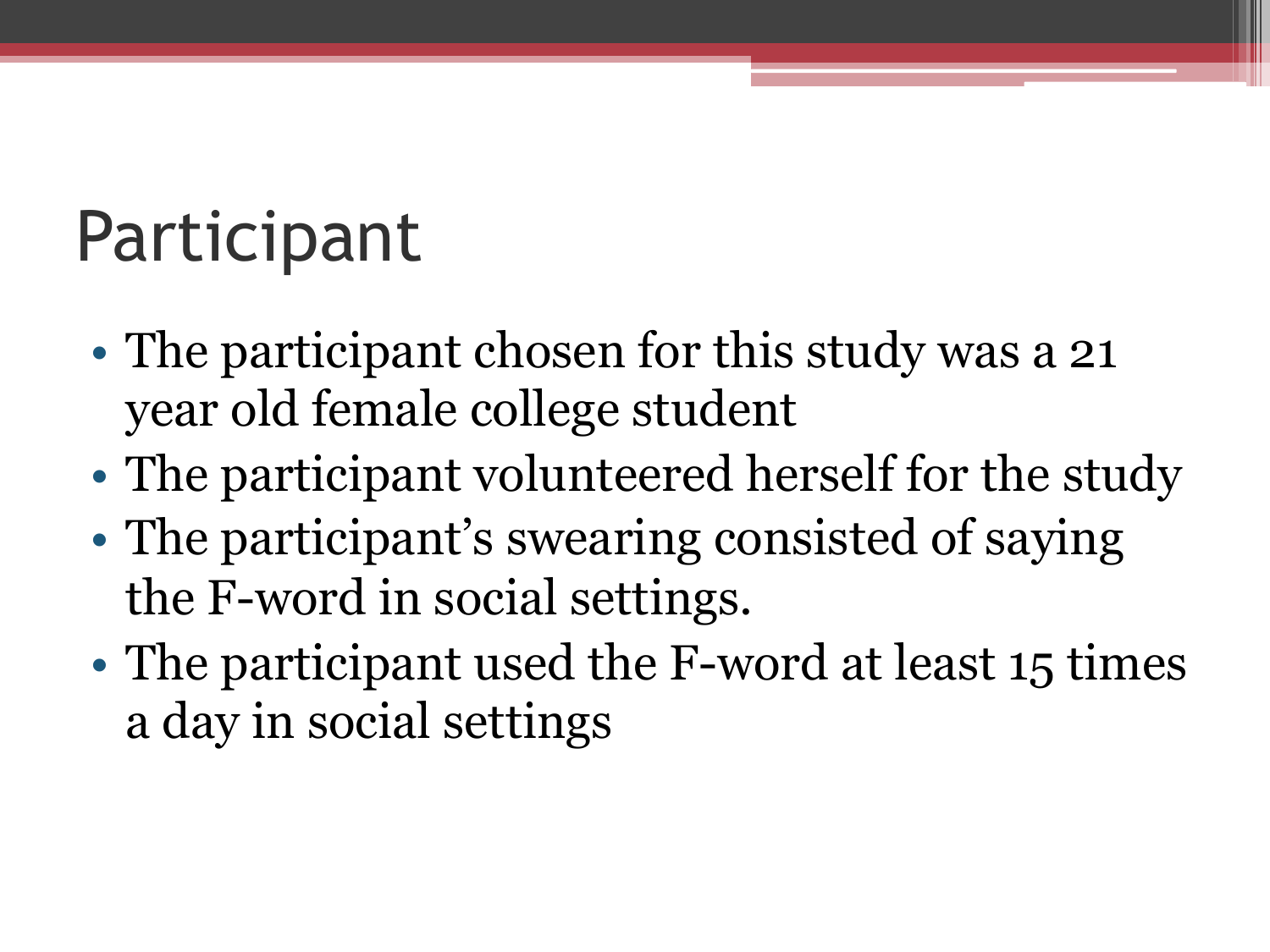#### Procedure

- ABAB design
- An ABAB design "involves the sequential application and withdrawal of an intervention to verify the intervention's effects on a behavior" stated by Alberto & Troutman (2013, p.134)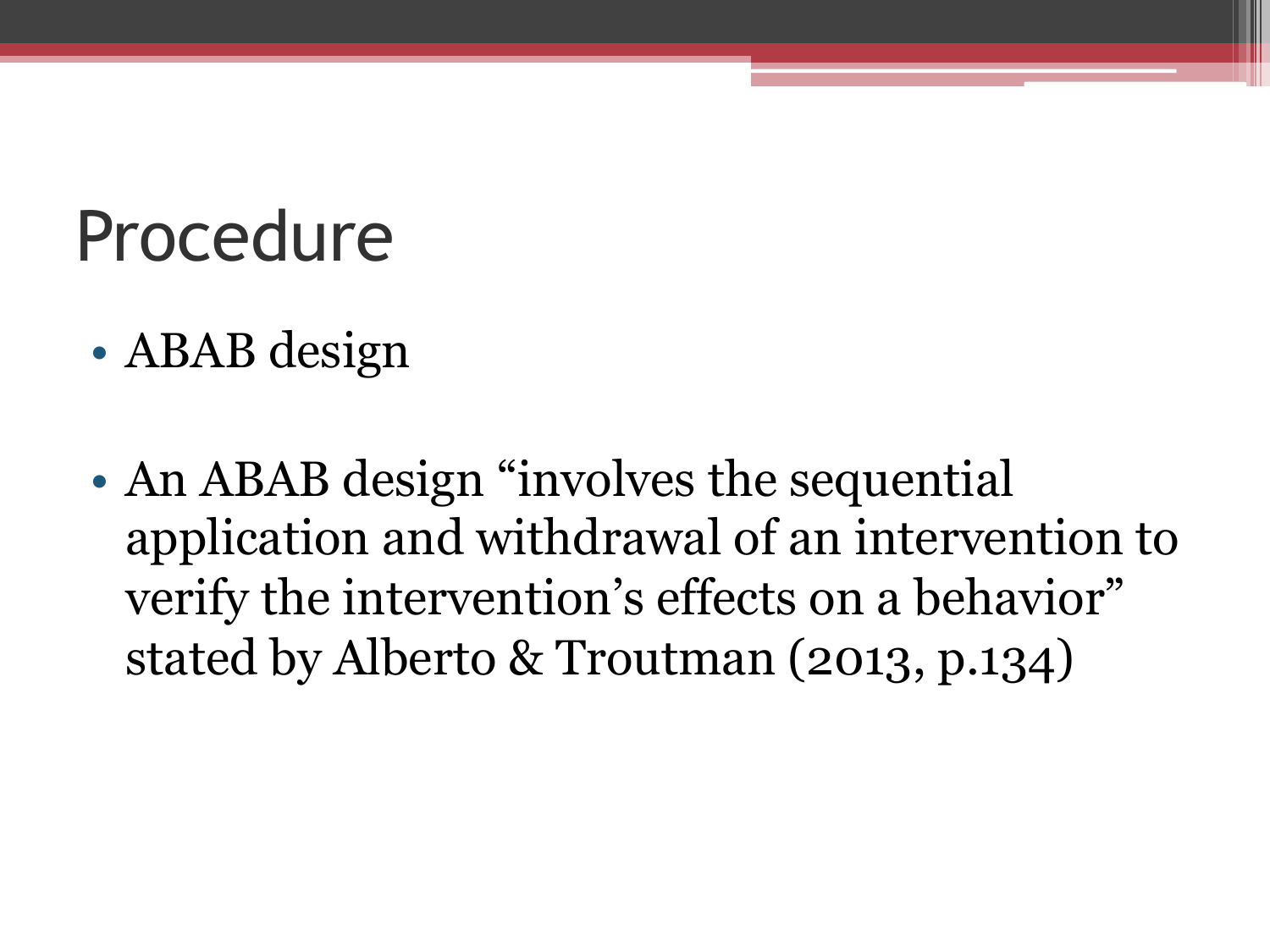## Behavior Objective

- The participant will speak appropriately with an average of 1 or less curse words per hour during a 3 hour time period for 3 consecutive days.
- Speaking appropriately includes any language other than a swear word, specifically the F-word.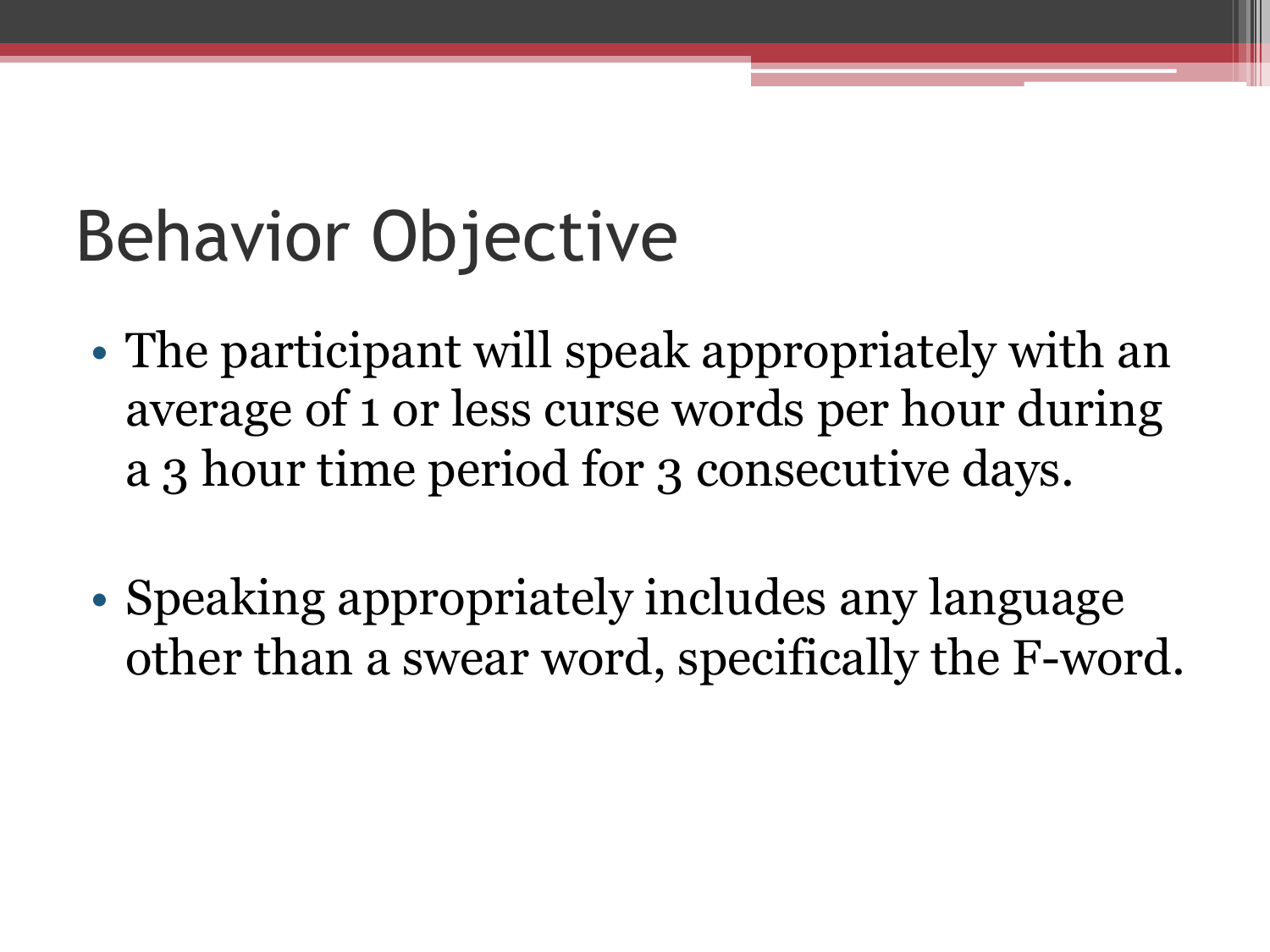## Materials

• Stickers



- Using the natural environment of the participant
- Providing positive praise
- And the possibility of going out to lunch if the participant collected enough stickers by refraining from swearing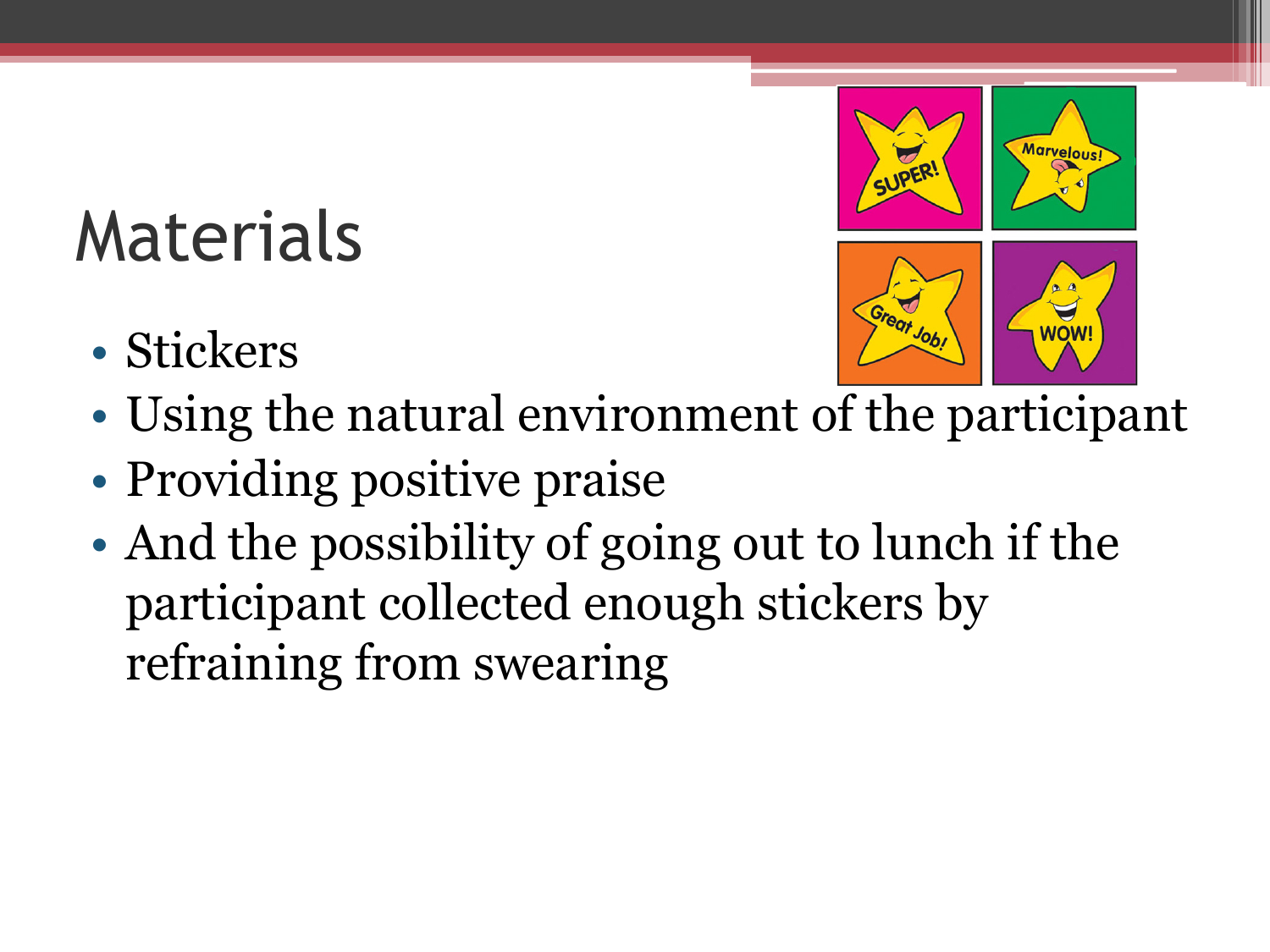## Baseline Data Collection

- The participant was observed for 3 hours a day for 5 consecutive days to collect baseline data
- Event recording was used
- She used the F-word an average of 5 times an hour in a 3 hour time period for 5 consecutive days
- The baseline data in this study was stable
- There was no trend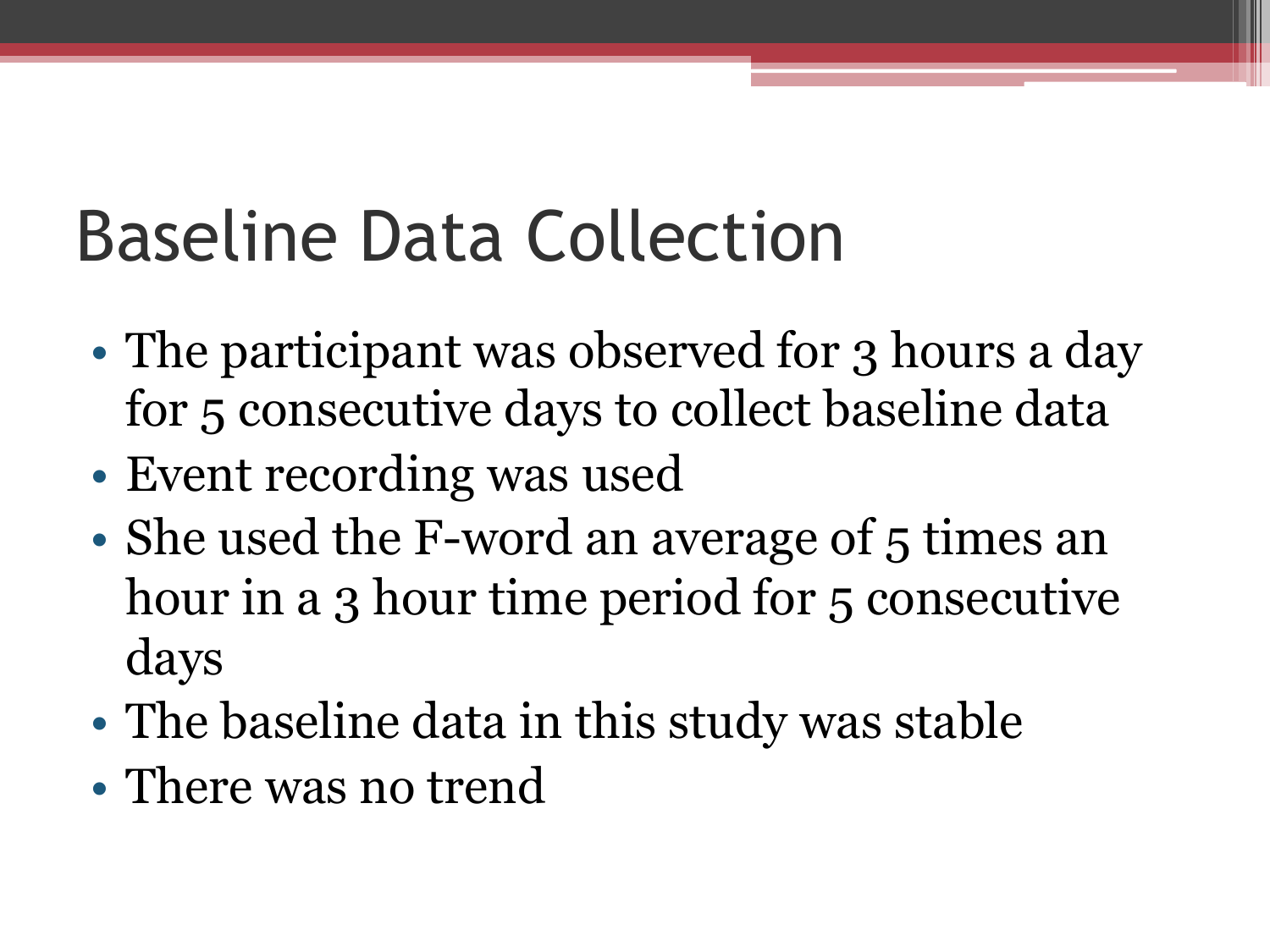### Intervention

- Intervention was implemented 3 hours a day for 5 consecutive days
- Verbal prompts with positive praise and a sticker token system was implemented
- Once the participant collected a total of 3 stickers, she was reinforced with getting to go out for lunch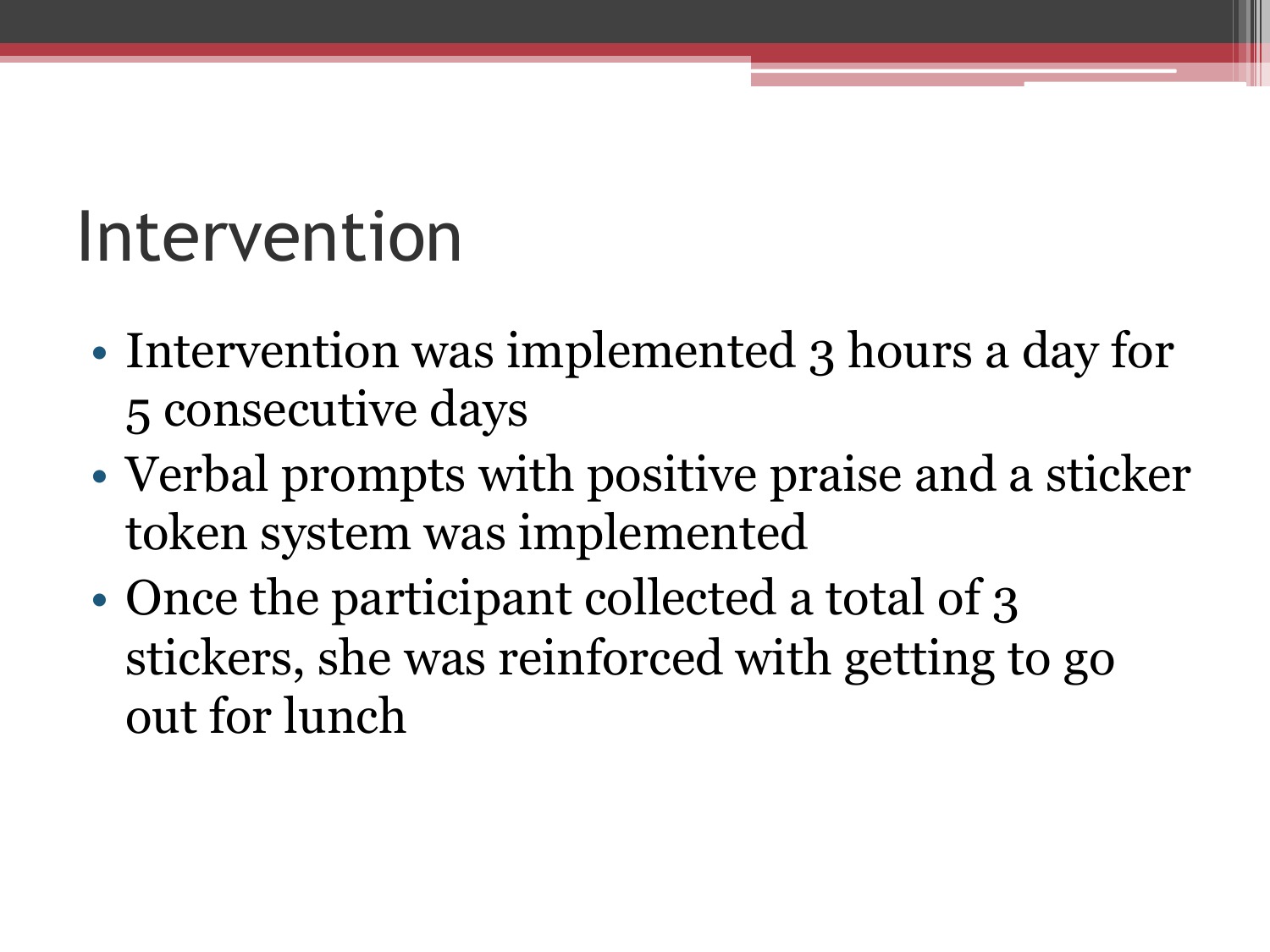## Data Collection

- Event recording
- Tallied the number of times the F-word was used in 3 hour time period and averaged to number of times per hour

#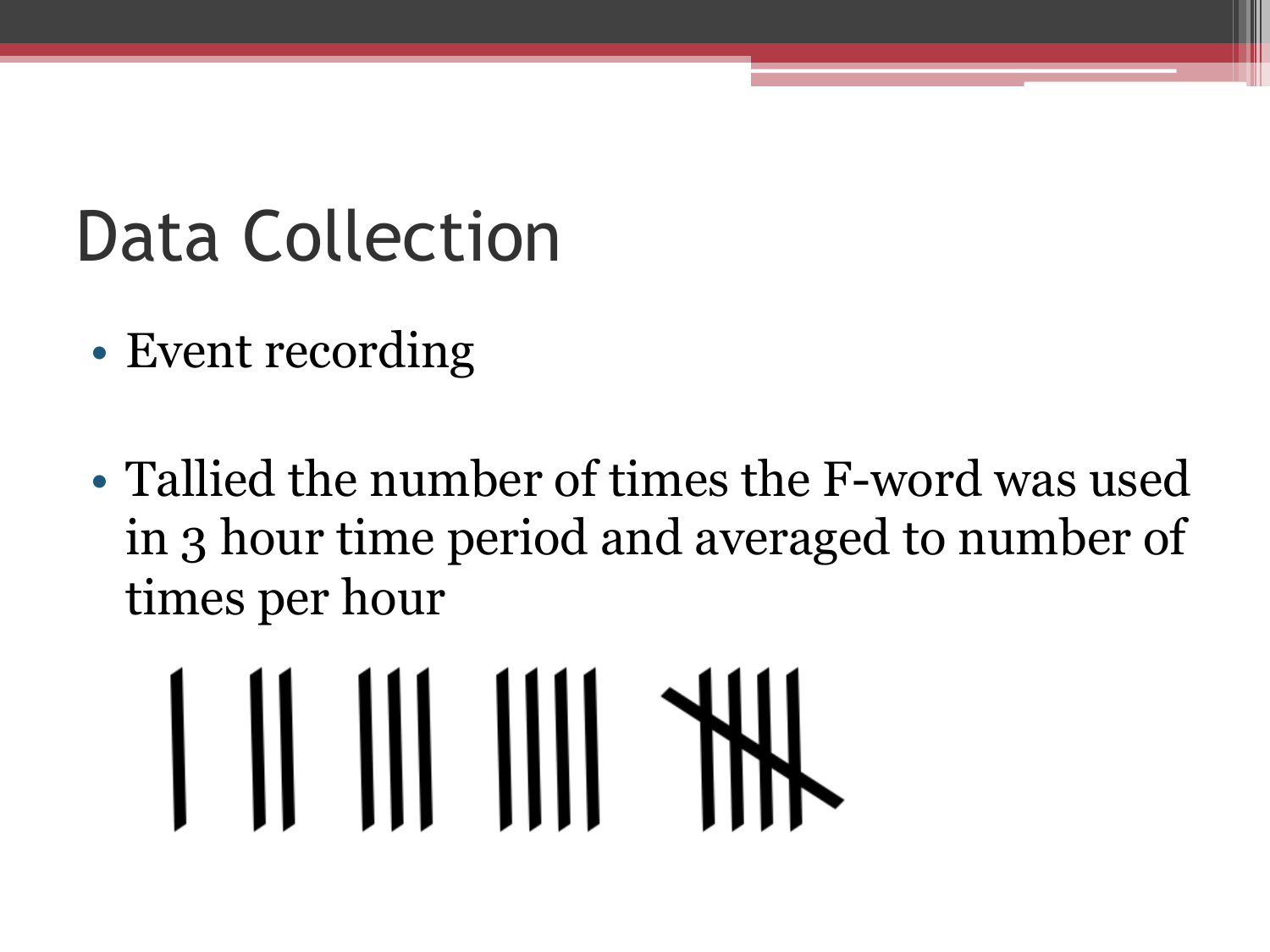### Results

- 1<sup>st</sup> baseline: averaged 5 times an hour
- 1<sup>st</sup> intervention: averaged 2 times an hour
- 2<sup>nd</sup> baseline: averaged 3 times an hour
- 2<sup>nd</sup> intervention: averaged 1 time an hour
- 1<sup>st</sup> change in performance: 5 times to 3 times
- $2<sup>nd</sup>$  change in performance: 3 times to 2 times
- Decreased trend in performance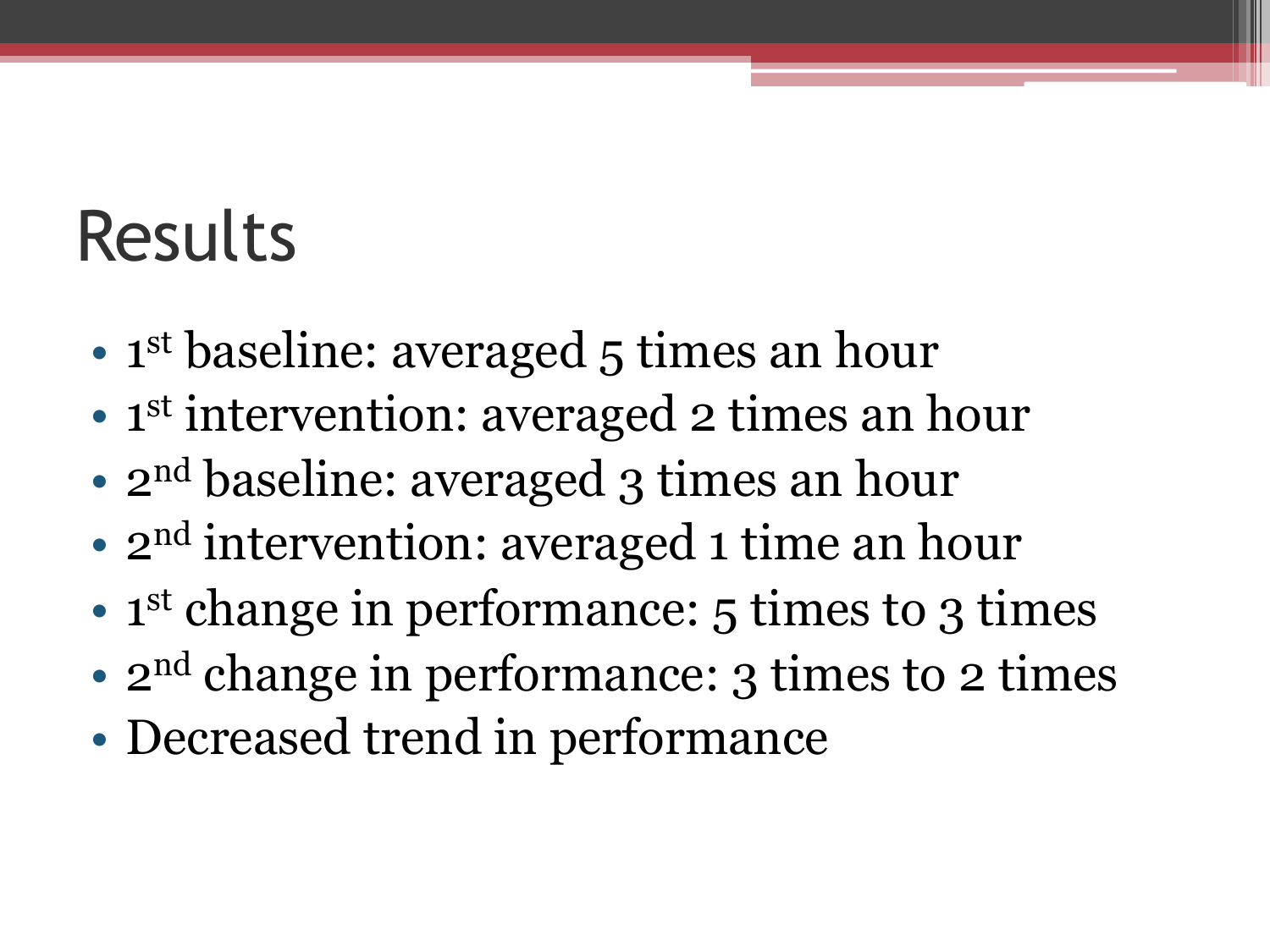## Graph

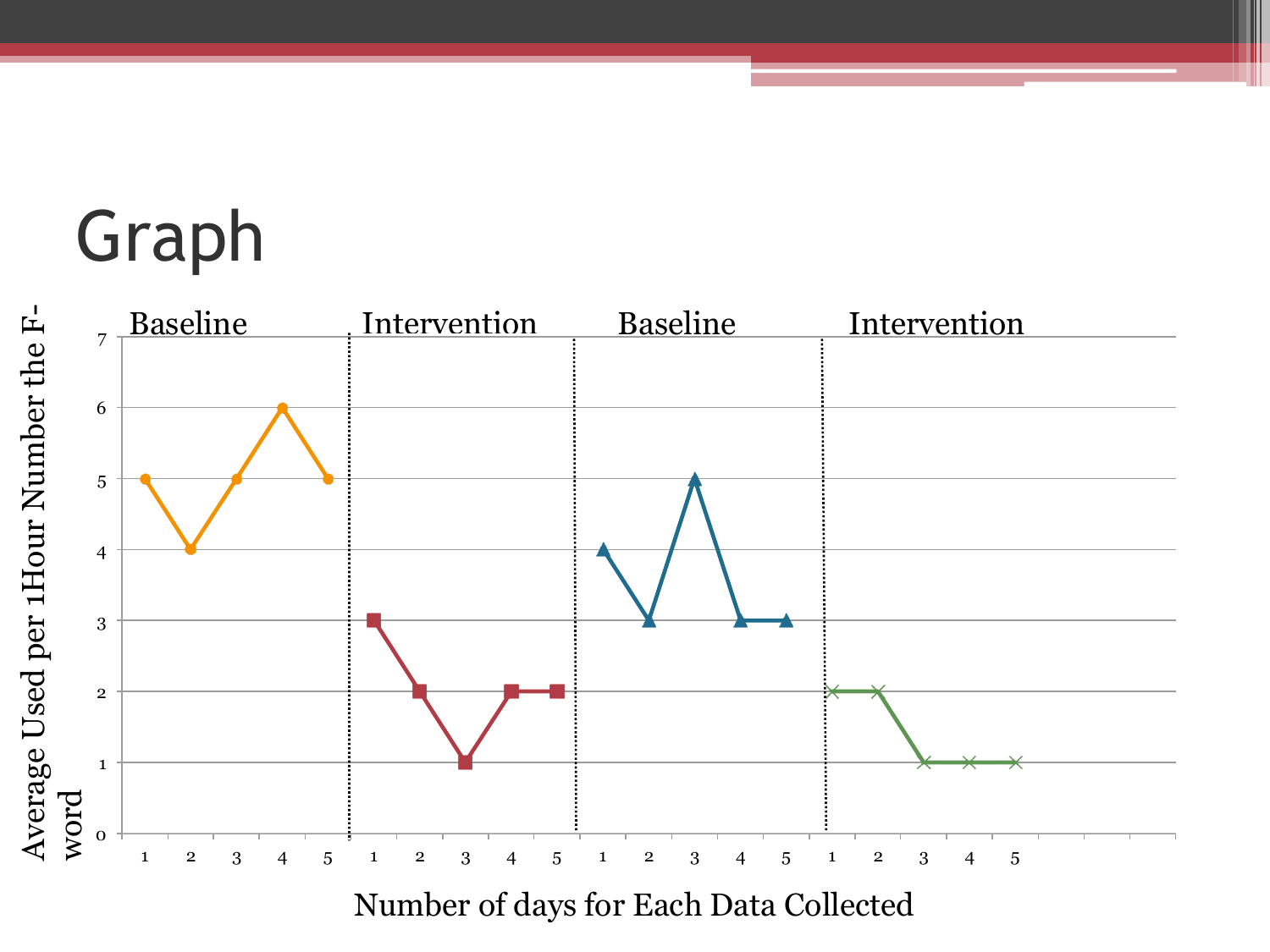## **Discussion**

- Based on the graph, there was a functional relationship between the dependent variable and the independent variable
- The participant could have an off day, or outside factors could contribute to using the F-word more than 1 time per day after the study is finished
- Would be interesting to see if it could be reduced to zero
- Observing in more than 1 setting could be changed